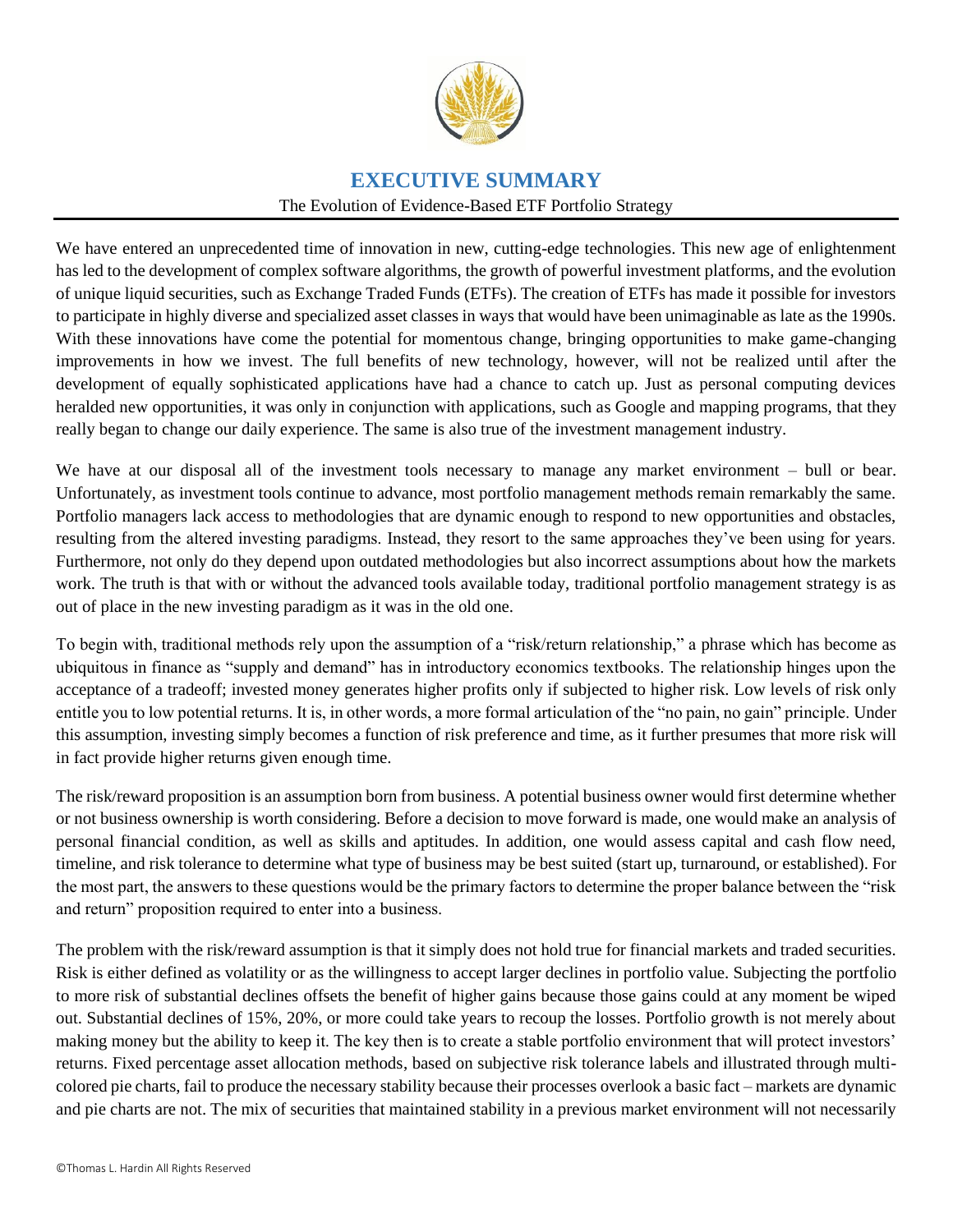do so when the environment shifts. Portfolio management is about creating and maintaining the most efficient portfolio through variable market environments.

The weaknesses of the traditional methods support the conclusion that portfolio managers need to dispense with many traditional assumptions, as well as subjectivity, when moving forward for several reasons. Subjective methods not only fail to adequately control a portfolio's volatility but they also lack validity. Validity can only exist alongside testable results. A viable investment strategy, therefore, can only be an evidence-based scientific approach, for only models with complete software systems that determine specific actions can make measurable claims of potential predictive value.

Subjective methods are furthermore ill-advised because they are often developed under a mistaken conflation of a company's returns with the returns of a company's stock. The strong performance of a company does not necessarily translate into strong performance of its stock. The difference lies in a distinction of liquidity. Ownership of a non-liquid, privately-held company means that corporate profits can pass through to the owners. Shareholders of publically-traded corporations, on the other hand, do not directly participate in the underlying company's profits, other than to receive dividends. The value of the shares they hold fluctuate in price based on levels of supply and demand in the market, which tend to vary based on the rationality or irrationality of market participants. Unfortunately, this makes it extremely difficult to predict what the markets will do or how it will perform in the future. We only know what the market environment is now. How then do we manage risk and create a model with predictive value? Surprisingly, a strategy that satisfies all of the conditions we mentioned previously (evidence-based, systematic, dynamic, and capable of creating a stable environment) already exists and is widely used in creating a stable *physical* environment.

For example, when faced with fluctuations in outdoor temperatures, we level the extremes by using a thermostat to maintain a consistent indoor temperature. It responds to the vagaries of the weather by turning up the air conditioner when it becomes too hot or the heater when it gets too cold. The key to the thermostat is the thermometer, which measures the current indoor temperature so that the thermostat can adjust the air conditioner or heater accordingly. Effective risk and portfolio management calls for its own thermostat process to manage the correct combination of securities that will create a stable portfolio throughout changing market environments.

But just as a thermostat has a process for identifying the current weather condition, an essential capability of the portfolio thermostat needs to be the ability to distinguish between a bull and a bear market. The systematic risk typical of each environment differs radically, with a normal bull market correction falling within the 8% to 12% range and going upwards of 20% in a bear market environment. The portfolio, therefore, needs to first and foremost be able to statistically identify the current market environment and then be able to make proper adjustments accordingly.

Canterbury has developed an evidence-based portfolio management software system that does exactly that.

## *Overview of the Portfolio Thermostat Strategy*

## Step 1: Identify the Current Market Environment

Our studies show that changes in market volatility can be an effective leading indicator of future market behavior and direction. Low or decreasing volatility is typically associated with bull markets, while high and increasing volatility is characteristic of bear markets and bubbles. We use the Canterbury Volatility Index (CVI) as the market's "volatility" thermometer. The CVI flags an increase in volatility, which is a leading indication of a change in the market environment, most typically a negative change. Market environments are hardly black and white, though. Each macro environment – bull or bear – can be further categorized into separate Market States, identifiable by its own unique traits and tendencies. The Portfolio Thermostat identifies 5 Bullish (rational) Market States, 4 Bearish (irrational), and 3 Transitional.

#### Step 2: Classify the Universe of ETFs into Diverse Investment Classes

The Portfolio Thermostat typically invests in ETFs. Most equity asset classes perform best when the S&P 500 (the market portfolio) is in a low volatility market state. There are, however, alternative investment classes and securities that benefit